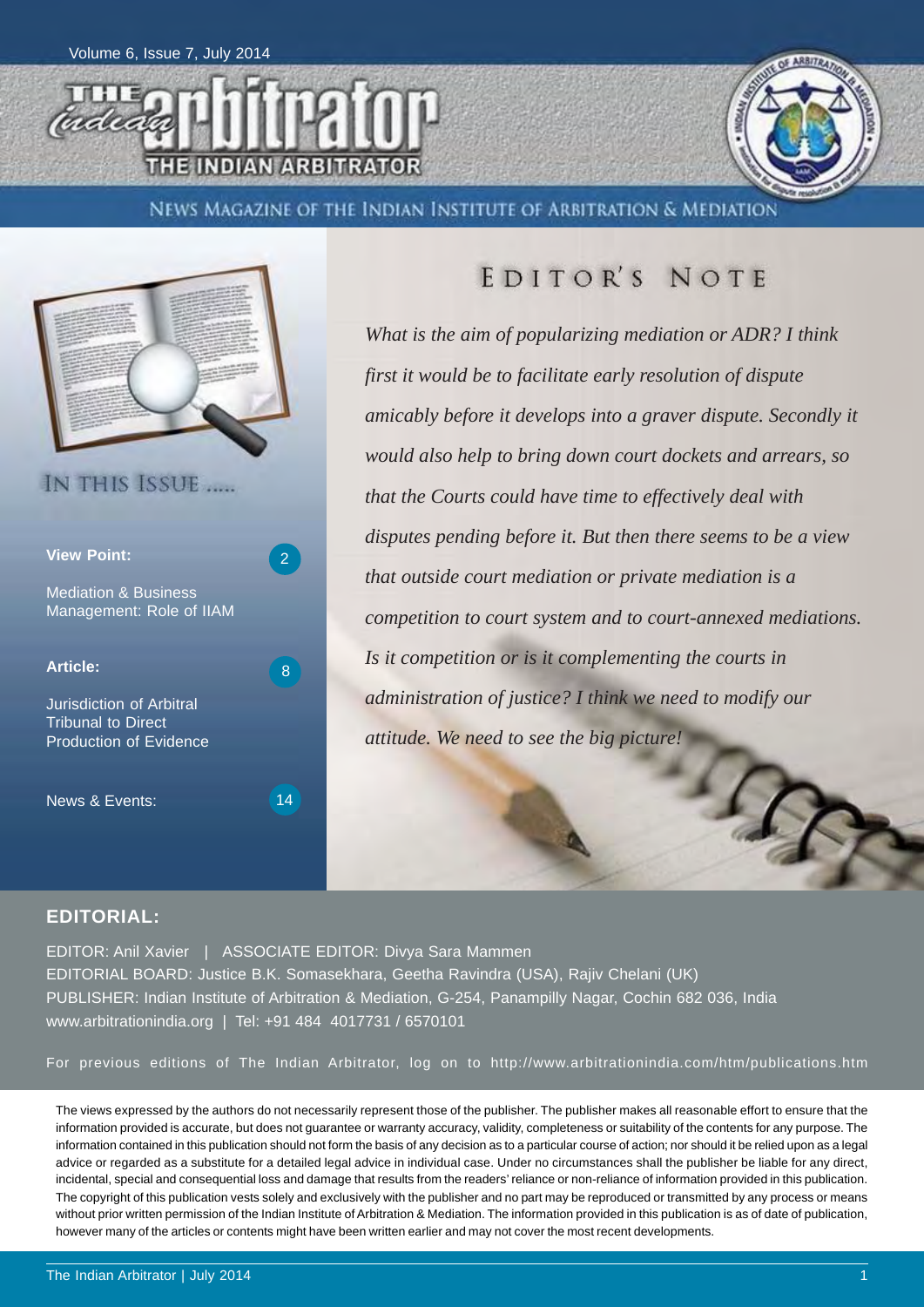# MEDIATION & BUSINESS MANAGEMENT: ROLE OF IIAM

ANIL XAVIER



AUTHOR: ANIL XAVIER IS AN IMI CERTIFIED MEDIATOR AND LAWYER PRACTISING IN INDIA.

**M**EDIATION is a term known to everyone, but understood differently. As per the dictionary meaning "mediation" is a private informal dispute resolution process in which a neutral third party, called the mediator, helps disputing parties to reach an agreement.

But in the common parlance, mediation is mostly associated with "intercession" or "brokering". It means "to speak to someone in order to persuade him to show pity on somebody else or to help settle an argument". Most people also think that in mediation, parties have to compromise or "give and take", to arrive at a settlement.

For e.g., if 'A' owes Rs. 1000/- to 'B', a mediator could persuade and convince 'B' to settle at Rs. 750/-, if 'A' pays it today. At any rate the popular belief is that mediator has to make a break-through by persuading the party to arrive at a figure less than Rs. 1000/-, proposing settlement, advising him that if he goes for litigation the outcome may come after many years and it is always better for him to settle it today.

I would say these are all misconceptions about mediation. Highlighting the "compromise" factor in mediation gives it a negative impact, as people think it gives out the signal of "weakness". It is precisely because of this misconception most of the business people hesitate to give the first offer to mediate.

I think basically this confusion was set in because mediation is put under the segment of "ADR" or



This was the keynote address delivered by the author on the occasion of the launch of Goa Community Mediation Centre, India on June 22, 2014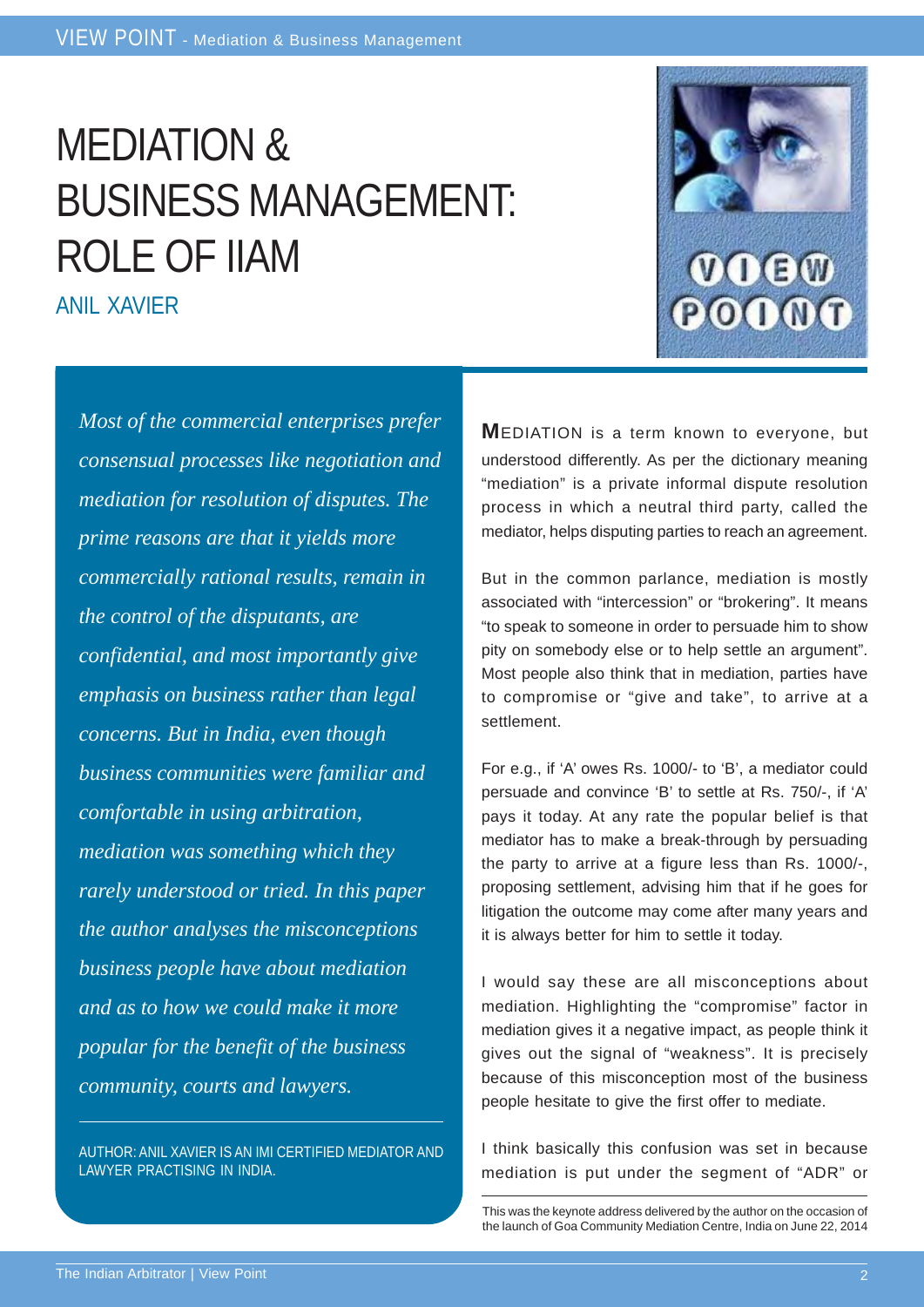Alternative Dispute Resolution, which also contains arbitration as one of the methods. We should understand that both arbitration and litigation are right-based or position-based processes, where a decision is made by a third party based on your legal rights and evidence. Basically these are adversarial methods of dispute resolution or simply adjudication. On the contrary mediation is an interest-based process, where the resolution is arrived at by the parties on a collaborative method to maximize mutual gain. Therefore the recent trend globally is to expand ADR as "Appropriate Dispute Resolution" and not "Alternative Dispute Resolution" as far as mediation is concerned.

Here we need to understand the difference between "settlement of dispute" and "resolution of dispute". Settlement is more akin to using pain killers and band aids to relieve the pain and stop the bleeding. When you stop taking the pain killers or remove the band aids, the pain and bleeding may very well resume. The word itself – settlement – implies a less than satisfying notion of accepting less – you settled for less.

Resolution is different. It implies completion; its goal is to resolve the matter. If settlement treats the symptoms and stops the bleeding and pain, the goal of dispute resolution is to find out the underlying causes of the problem and cure the disease. There is permanence and thoroughness to dispute resolution. The parties are happy with the outcome and there is a win-win situation.

Mediation is the only mechanism which helps resolution. It is the only process which focuses on needs, empowerment, restructure perspectives or relationships and seeks to resolve not only the underlying problem, but to add value. Here, in fact dispute is considered as an opportunity.

This is basically the reason why mediation was used to resolve disputes which has a relationship or emotional factor in it. But ultimately it was perceived that it could be used only for resolving family or neighborhood disputes.

I do agree that mediation is still the best method for resolving family disputes, but we should also understand that any dispute arising between parties who had an earlier relationship, either personal or business, has got a relationship factor in it and while resolving the dispute the relationship issue needs to be addressed. A resolution without addressing it will not be an enduring one.



Are you interested to open IIAM COMMUNITY MEDIATION CLINICS?

Indian Institute of Arbitration & Mediation welcomes you to take part in an exiting attempt of social transition to make our world a safe, sustainable, peaceful and prosperous place to live.

Make an important contribution by adopting or supporting Community Mediation Clinics.

**For details visit www.communitymediation.in**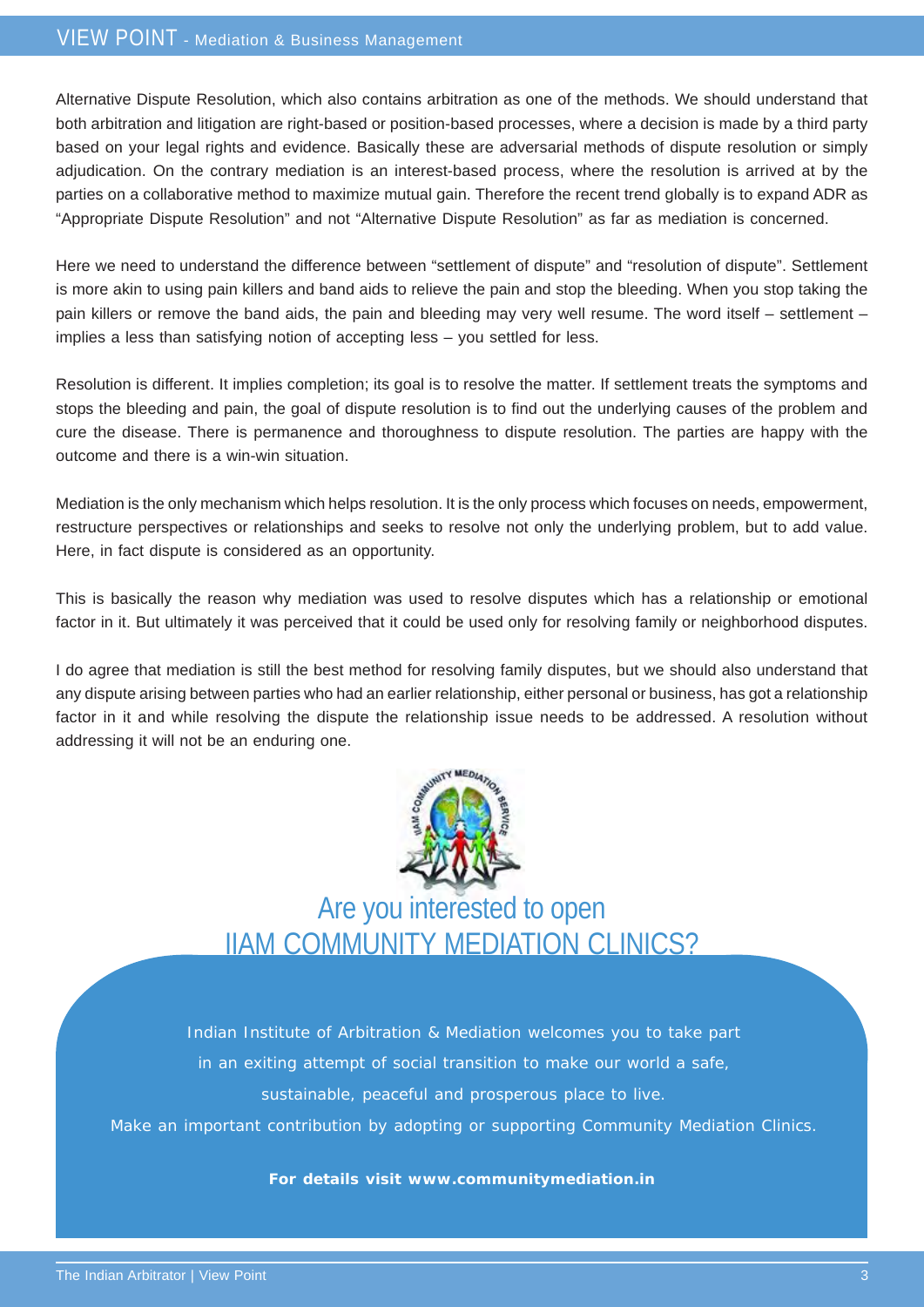This is precisely why by the end of the  $20<sup>th</sup>$  century a radical change happened in the economical thinking of the business world. A global consensus was arrived at among large and small companies, regardless of their business activity or industry segment, that in addition to looking into their traditional business tools, they also need to add a social element into their decision making process.

Overall, the business community realized that long term sustainability was directly affected by the company's ability to operate in a socially responsible manner. They created something called "Company's Sustainability Index", which included among others, "economic efficiency", "dispute management" and "corporate governance".

Various researches on the connection of the productivity and network system proved that a company is able to run for long time in an efficient way if it collaborates with other market participants. Any business or commercial dispute has to be resolved in the best interest of the parties involved and preserving the mutual relationship.

It couldn't be more correct: companies should not be in the litigation business, but in the business of doing business.

It needs to be understood that conflict has the potential to be constructive, by bringing to surface issues, interests, perspectives, and concerns that need to be addressed so that the organization can move forward more efficiently and effectively. Large organizations such as GE, DuPont, Renault etc. has even gone to the extent of creating internal procedures to prevent, identify and try to solve problems through ADR methods before they evolve into a dispute state. And this is a trend that is likely to continue, as efficiency and productivity are as important as ever.

Another reason for change of this strategy was to convert the system to "front-loading" dispute resolution resources. Basically dispute resolution processes are divided into two categories – processes in which the parties retain control over the procedure and outcome and processes in which they give up that control. The first category includes "consensual" processes, such as negotiation or mediation and the second category includes "adjudicative" processes like arbitration or litigation.

Most of the commercial enterprises prefer consensual processes. The prime reasons are that it yields more commercially rational results, remain in the control of the disputants, are confidential, and most importantly give emphasis on business rather than legal concerns.

But this is the scenario globally. What is happening in India? As I said earlier there is a great amount of confusion about mediation, its process and its functioning.

Even though business communities were familiar and comfortable in using arbitration, mediation was something which they rarely understood or tried. As I had mentioned earlier, most parties thought offering to mediate would be perceived as a sign of weakness. If you have a strong case why should you mediate?

Even though the Arbitration & Conciliation Act, 1996 brought out the provision for mediation or conciliation and gave legal backing for its outcome, the awareness was very limited and it was not effectively utilized.

Thereafter when Section 89 of the Code of Civil Procedure was inserted and brought into effect in 2002, which was an attempt to blend the judicial and non-judicial dispute resolution mechanisms, the concept of mediation gained some visibility. Section 89 provided provision for settlement of pending court cases outside the court.

I should say that the Court-annexed mediation system was successful to some extent in bringing down court dockets and pendency. But I think more emphasis or priority was given on the statistics of settlements, with a view to bring down court dockets and pendency rather than on the quality of the mediation process, so that the parties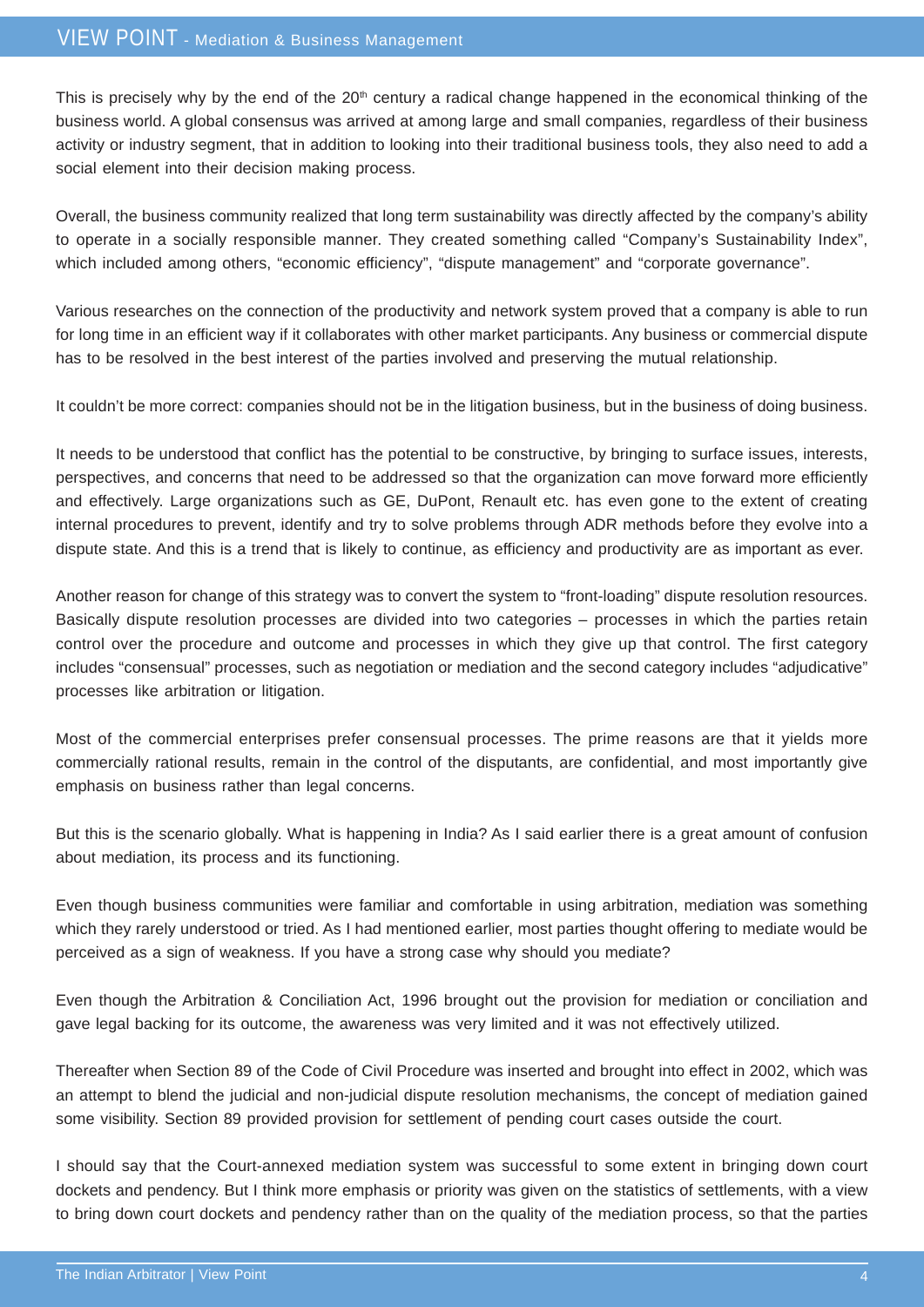would voluntarily opt for the process in future in case of disputes and thereby reduce the huge number of new filings in courts. Court-annexed mediations are mostly done to comply with a court order, with often no expectation of finality. The imposition of strict time guidelines on the process, resulted in less thought given to process management and more thought given to court compliance, making it just another formality. The joy, excitement and creativity of mediation is absent, whereby the interest for the party to opt for voluntary mediation in future is lost. The compulsory and time bound process has also given an impression that mediation is also part of the court system, creating an additional step in the litigation menu. I feel lot of reforms are required in this area.

Ideally, mediation has to be within the comfort zones of parties and should be used before taking legal positions, so that they can creatively work out the resolutions, which is the main ingredient in a successful mediation practice. Mediation should be considered as the first option and only if such an amicable resolution is impossible that one should look at adjudicatory options. Disputes should not begin in Courts, but should end in Courts.

In fact this was emphasised by the Supreme Court of India in a very recent decision. In May 2014, a judgment by a bench comprising of Hon'ble Justice Nijjar and Hon'ble Justice Sikri highlighted the need for early resolution of disputes in order to "stop the negative factor from growing and widening its fangs which may not be conducive to any of the litigants". The court also held that the beauty of settlement through mediation is that it may bring about a solution which may not only be to the satisfaction of the parties and, therefore, create a win-win situation, but also develop an outcome which cannot be achieved by means of judicial adjudication. The bench was of the firm opinion that mediation is best form of conflict resolution.

This is a letter from a Grandma: Today I went up to a local Christian bookstore and saw a "Honk if you love Jesus" bumper sticker. I bought it and put it on my bumper.

I was stopped at a red light at a busy intersection, just lost in thought about the Lord, and I didn't notice that the light had changed. It is a good thing someone else loves Jesus, because if he hadn't honked, I'd never have noticed! I found that lots of people love Jesus! Why, while I was sitting there, the guy behind me started honking like crazy, and then he leaned out of his window and screamed, "For the love of God! Go! Go! Jesus Christ, go!" What an exuberant cheerleader he was for Jesus!



Everyone started honking! I just leaned out of my window and started waving and smiling at all these loving people. I even honked my horn a few times to share in the love!

I saw a guy waving in a funny way with only his middle finger stuck up in the air. I asked my teenage grandson in the back seat what that meant, and he said that it was probably a Hawaiian good luck sign, or something. Well, I've never met anyone from Hawaii, so I leaned out of the window and gave him the good luck sign back. My grandson burst out laughing... Why, even he was enjoying this religious experience!

A couple of the people were so caught up in the joy of the moment that they got out of their cars and started walking towards me. I bet they

wanted to pray or ask what church I attended, but this is when I noticed that the light had changed. So, I waved to all of my brothers and sisters, grinned, and drove on through the intersection.

I noticed that I was the only car that got through before the light changed again, and I felt kind of sad that I had to leave them after all of the love that we had shared, so I slowed the car down, leaned out of the window, and gave them all the Hawaiian good luck sign one last time as I drove away.

Praise the Lord for such wonderful folks! Love Grandma.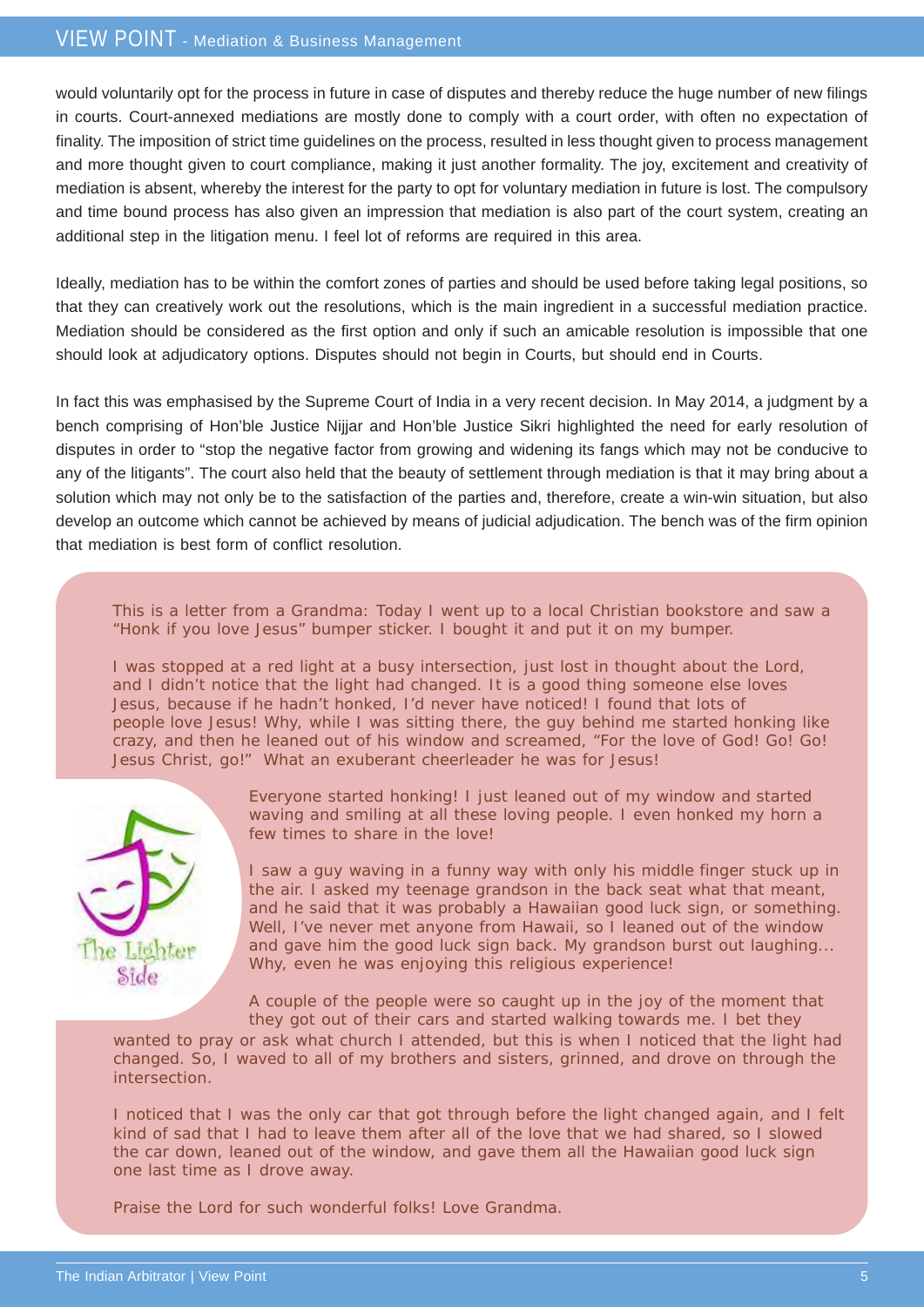But for making pre-litigation mediation popular and successful, you require efficient and trained mediators who can perform on global standards, with internationally regulated ethical norms and code of conduct. This enhances the credibility, acceptability and respect for the mediator and the mediation process.

This mission was taken up by the Indian Institute of Arbitration & Mediation (IIAM). IIAM had taken up the cause of promoting institutional arbitration and mediation for efficient, successful and credible dispute resolution system outside litigation from 2001 onwards. IIAM is guided by an Advisory Board headed by Hon'ble Justice M.N. Venkatachaliah, former Chief Justice of India.

IIAM is the only institution in India approved by the International Mediation Institute (IMI) at The Hague, Netherlands, which is formed for the purpose of certifying international standards for mediators and for implementing the Global Mediator Competency Certification. IIAM is also part of the IMI Independent Standards Commission, preparing benchmarks for mediator accreditation. The IMI has also endorsed the IIAM Community Mediation Service and has deputed its Board member in the IIAM Advisory Board.

IIAM is also a member of the Asian Mediation Association (AMA), which brings together the leading mediation centres in the Asia-Pacific region. AMA also formulates guidelines for Mediation training courses and mediator accreditation within the Asian countries. IIAM is also the Country Representative for Mediation World, UK.

On the arbitration front, IIAM is a member of the Asia Pacific Regional Arbitration Group (APRAG), which is the regional federation of arbitration institutions.

Based on the IMI guidelines and ethical norms, IIAM has trained and accredited mediators, who are professionally qualified to mediate any dispute by structured mediation on international standards. The Goa Community Mediation Centre will also have the service of such accredited mediators.

In pre-litigation mediations, we also have an added advantage in India. The Arbitration & Conciliation Act provides for voluntary conciliation and a settlement agreement entered into by the parties out of the process and signed by the mediator, has been given the same status of a court decree as per Sec. 74 of the Act. So after the settlement has been made, it becomes binding on the parties and if a party defaults in complying with the settlement agreement, it could be executed in a court as if it is a decree passed by the court. So this gives an added edge to the process.

I feel that there is a responsibility for all of us to see that personal and business matters are resolved as far as possible outside courts, so as to give valuable judicial time to the courts to address important public and legal issues, thereby expediting justice delivery and bringing down delay and arrears.

In many international jurisdictions the Civil Procedure was amended requiring the party to a civil dispute to mediate before approaching the court. I think if such an amendment is made in our Code also, it would be a great step to reduce new filings in court and bring down pendency.

For corporates, opting for mediation is also an expression of their social commitment and best governance. IIAM in partnership with the India International ADR Association has formulated a concept of "Pledge to Mediate" among companies and organisations as part of promoting best governance and speedy justice. The pledge is cost-free and not legally binding, but by doing so, the signatory makes a public, policy statement indicating its commitment to the promotion of amicable settlement of disputes.

There is no doubt that lawyers have an invaluable and indispensable role in our justice system. I would say that lawyers are in the driving seat and more powerful than the Judges in this regard, as lawyers could steer the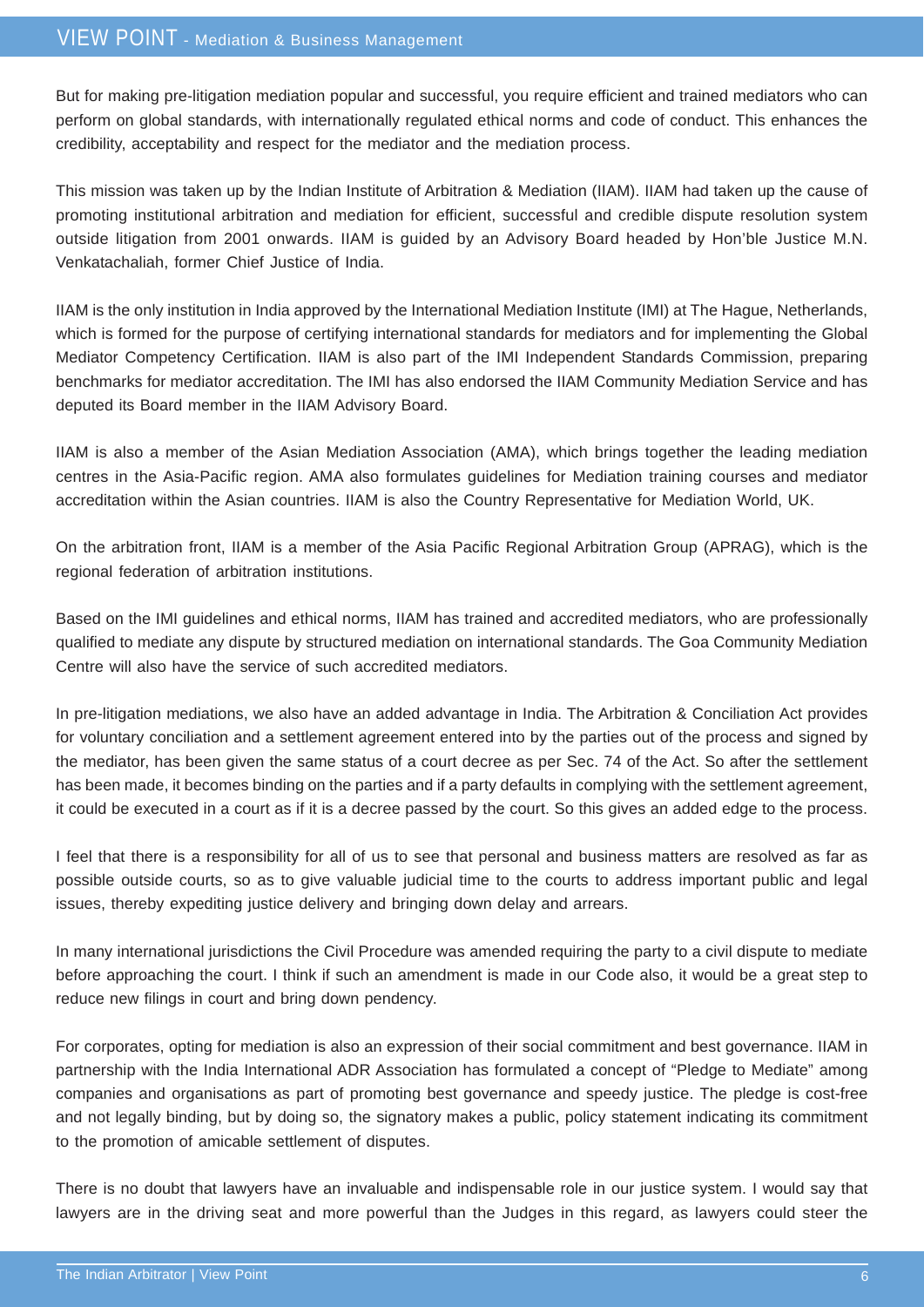direction in which the justice system should go. When a client approaches the lawyer seeking for the redressal of a grievance or resolution of dispute, the lawyer can help them to resolve it either outside the court system by way of mediation or arbitration or can opt for litigation. So, I would say that the lawyers have the deciding power to channel the disputes outside the court system or through the court system, thereby either helping the system to bring down court docketing, delay and arrears or piling up and congesting the system.

The success of mediation also depends on the proactive role of the lawyers. Even though mediation is a partyoriented process where the power is vested with= the party to come to a resolution, as I said earlier, there is a fair amount of confusion and lack of understanding about the process. The lawyer has a role to advise the parties about the benefits of mediation. Moreover to get the best possible outcome, the lawyers' expertise in the mediation and negotiation process helps the client to maximize the result. That is why internationally, mediation advocacy is gaining importance. It is in fact giving them more work and income, as mediation gives them the best chance to show their expertise to the clients as to how they could strategize negotiations effectively to get the best resolution quickly and advance their business interests.



#### **THE TALE OF TWO SEAS**

You may probably know that the Dead Sea is really a Lake, not a sea. It's so high in salt content that the human body can float easily. The salt in the Dead Sea is as high as 35% - almost 10 times the normal ocean water. And all that saltiness has meant that there is no life at all in the Dead Sea. No fish. No vegetation. No sea animals. Nothing lives in the Dead Sea. And hence the name: Dead Sea.

It is fascinating to know that the Sea of Galilee is just north of the Dead Sea. Both the Sea of Galilee and the Dead Sea receive their water from river Jordan. And yet, they are very, very different.

Unlike the Dead Sea, the Sea of Galilee is pretty, resplendent with rich, colourful marine life. There are lots of plants. And lots of fish too. In fact, the Sea of Galilee is home to over twenty different types of fishes.

Same region, same source of water, and yet while one sea is full of life, the other is dead. How come? The River Jordan flows into the Sea of Galilee and then flows out. The water simply passes through the Sea of Galilee in and then out - and that keeps the sea healthy and vibrant, teeming with marine life. But the Dead Sea is so far below the mean sea level, that it has no outlet. The water flows in from the river Jordan, but does not flow out. There are no outlet streams. It is estimated that over 7 million tons of water evaporate from the Dead Sea every day leaving it salty, too full of minerals and unfit for any marine life. The Dead Sea takes water from the River Jordan, and holds it. It does not give. Result? No life at all.

Think about it. Life is not just about getting. Its also about giving. We all need to be a bit like the Sea of Galilee. We are fortunate to get wealth, knowledge, love and respect. But if we don't learn to give, we could all end up like the Dead Sea. The love and the respect, the wealth and the knowledge could all evaporate. Like the water in the Dead Sea. If we get the Dead Sea mentality of merely taking in more water, more money, more everything the results can be disastrous. It is a good idea to make sure that in the sea of your own life, you have outlets. Many outlets. For love and wealth - and everything else that you get in your life. Make sure you don't just get, you give too.

Open the taps. And you'll open the floodgates to happiness. Make that a habit. To share. To give. And experience life. Experience the magic!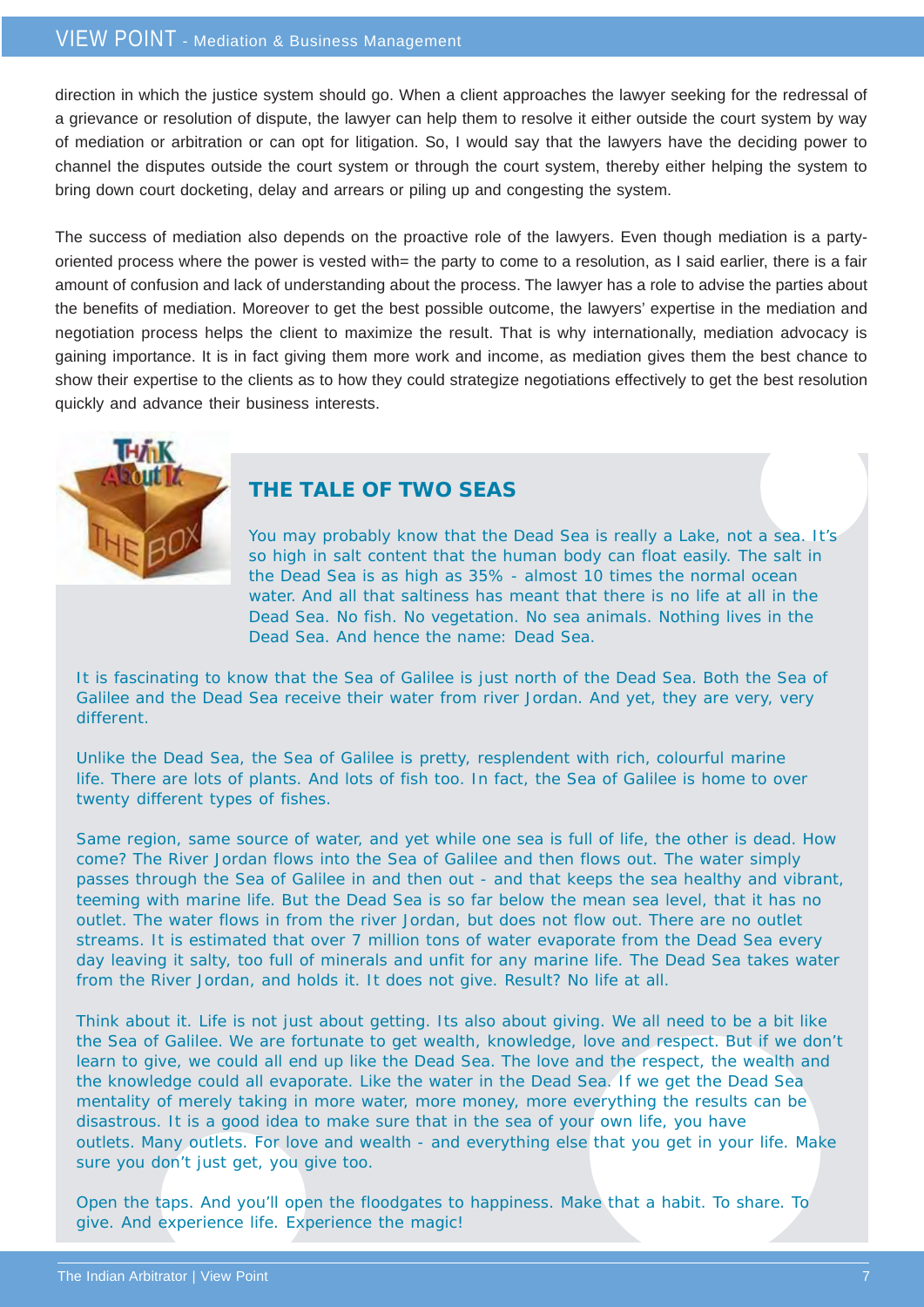# JURISDICTION OF ARBITRAL TRIBUNAL TO DIRECT PRODUCTION OF EVIDENCE

SONAKSHI SHARMA



*This article focuses on the power of the arbitral tribunal to call for documentary evidence. Section 19 of the Arbitration Act shows that the Arbitral Tribunal is not bound to follow the CPC and the Evidence Act. Furthermore, as per Section 19 (4), the Arbitral Tribunal has only the power to determine the admissibility, relevance and materiality of a document. Additionally, Section 27 lays down specific power to seek assistance from the Court in getting evidence by way of production of documents. This paper aims to identify the difference between the 1940 and 1996 Acts read with the UNCITRAL Model Law, Code of Civil Procedure and the Evidence Act and ventures to find out whether the Arbitral Tribunal does in fact have the jurisdiction to direct the production of documentary evidence.*

AUTHOR: SONAKSHI SHARMA IS A FINAL YEAR LAW STUDENT OF AMITY LAW SCHOOL, DELHI, INDIA

#### **Introduction**

There are numerous ways of settling a commercial dispute. On one hand there exists the traditional remedy of litigation and on the other, the trending Alternative Dispute Resolution Mechanisms. The increasing costs of litigation, not only of lawyers' fees and expenses, but also of management and executive time<sup>1</sup>, procedural delaying tactics and overcrowding of courts<sup>2</sup>, has mounted to a rising demand of ADR.

Arbitration has been the most acclaimed and successful ADR Mechanism due to its effective remedial and enforcement nature. In India, the Arbitration and Conciliation Act 1996, which is widely based on the UNCITRAL MAL, is a huge leap from its' preceding 1940 Act, hence more internationally sound.

It is a settled principle of law and practice that the Arbitral Tribunal has absolute power<sup>3</sup> to rule on its own jurisdiction.<sup>4</sup> This point of law has also been reiterated as "*Competence/competence"*<sup>5</sup> principle that prescribes the Arbitral Tribunal shall have the power to rule on objections that it has no jurisdiction, with respect to the existence or validity of the arbitration clause or of the separate arbitration agreement.<sup>6</sup>

#### **(Footnotes)**

<sup>1</sup> A. Redfern, M. Hunter, *et. al., Law and Practice of International Commercial Arbitration*, 4th Edn., Sweet & Maxwell, London, 2004, p. 41 2 Nearly 70,000 cases adjudicated upon monthly by the Supreme Court of India, available at <http://supremecourtofindia.nic.in/pendingstat.htm> (Viewed on 10-10-2013)

<sup>3</sup> *Bharat Heavy Electricals Ltd.* v. *Silor Associates* CM(M) No.1084/ 2013 & C.M. No.16013/2013, Order Dated Octer 11, 2013, High Court of Delhi (Unreported)

<sup>4</sup> The Arbitration and Conciliation Act 1996, Section 16

<sup>5</sup> Supra 1, p. 300

<sup>6</sup> UNCITRAL Model Law, Article 21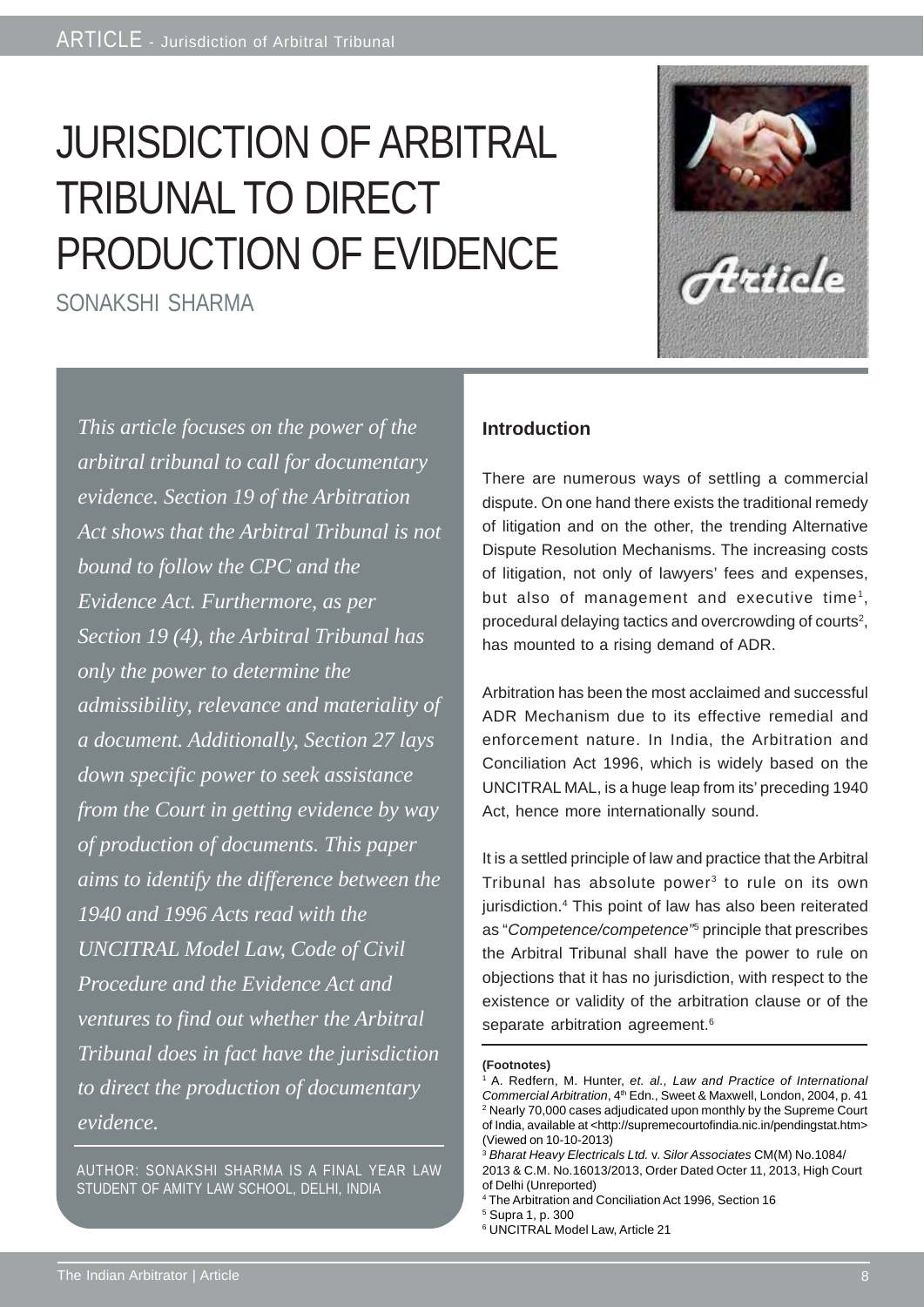It has been ruled by the Apex Court "*that an arbitrator cannot be equated with the Court of law. Whereas the Court has an inherent power, an arbitrator does not have. It is a tribunal of limited jurisdiction. Its jurisdiction is circumscribed by the terms of reference."*<sup>7</sup> Therefore, whether the Arbitral Tribunal does in fact have the jurisdiction to direct production of documentary evidence under the present Act is a question of deliberation.

#### **Relevant Provisions under the 1996 Act & the Corresponding Laws**

Chapter V of the 1996 Act pertains to the provisions regarding conduct of the Arbitral Proceedings. The relevant sections are Sections 19 and 27, where the former deals with determination of rules of procedure and the latter is for taking the Courts' assistance in obtaining evidence.

#### *Section 19. Determination of rules of procedure.*

- *1. The arbitral tribunal shall not be bound by the Code of Civil Procedure, 1908 (5 of 1908) or the Indian Evidence Act, 1872 (1 of 1872).*
- *2. Subject to this Part, the parties are free to agree on the procedure to be followed by the arbitral tribunal in conducting its proceedings.*
- *3. Failing any agreement referred to in sub-section (2), the arbitral tribunal may, subject to this Part, conduct the proceedings in the manner it considers appropriate.*
- *4. The power of the arbitral tribunal under sub- section (3) includes the power to determine the admissibility, relevance, materiality and weight of' any evidence.*

This Section expressly provides that the Arbitral Tribunal shall neither be subject to the CPC, 1908 nor Evidence Act, 1872, apart from the necessity of conducting its proceedings within the parameters of Natural Justice.<sup>8</sup> The purpose of arbitration is to provide expeditious forum for resolution of dispute, thus any technicality of procedure does not vitiate arbitral awards.<sup>9</sup> Section 19 of the Act is partly corresponding to Sections 1<sup>10</sup> and 3<sup>11</sup> of the Evidence Act, 1872 which provides *inter alia* that the said Act does not apply to proceedings before an Arbitrator and in defining 'Court', states that it shall not include Arbitrators. Section 19 of the 1996 Act is based on Article 19 of the UNCITRAL MAL.<sup>12</sup>

#### **(Footnotes)**

<sup>7</sup> *MD, Army Welfare Housing Organization* v. *Sumangal Services (P) Ltd.* (2004) 9 SCC 619

<sup>8</sup> C. R. Datta, Law Relating to Commercial & Domestic Arbitration (Alongwith ADR), 1<sup>st</sup> Edn., Wadhwa and Company, India, 2008, p. 306; Chandrabhan *Bilotia* v. *Ganpatrai & Sons* AIR 1944 Cal 127

<sup>9</sup> *Uttar Pradesh Power Corporation Ltd.* v. *Universal Insulators & Ceramics Ltd.* 2006 (3) ALJ 10 (DB)

<sup>10</sup> Section 1. It extends to the whole of India [Except the State of Jammu and Kashmir] and applies to all judicial proceedings in or before any Court, *including Courts-martial,… but not to affidavits presented to any Court to any Court or Officer, not to proceedings before an arbitrator.*

<sup>11</sup> *Section 3. Interpretation clause … "Court"- includes all Judges and Magistrates, and all persons, except arbitrators, legally authorized to take evidence.* 12 Available at < http://www.uncitral.org/pdf/english/texts/arbitration/ml-arb/06-54671\_Ebook.pdf> (Viewed on 08-11-2013)

| $\alpha - \alpha$         | With a view to promote and support students in developing the qualities of     |
|---------------------------|--------------------------------------------------------------------------------|
| $Z \geq \alpha$           | legal research and presentation, IIAM is providing opportunity to law students |
| $\vdash \vdash \Box$      | to publish original, innovative and thought provoking articles on arbitration, |
| $O \nightharpoonup x$     | mediation, conciliation, dispute resolution and similar topics and critiques   |
| $\frac{5}{10}$            | on judgments relating to the same topics. Selected articles will be published  |
| $\sim$ $ \supset$         | in the "Indian Arbitrator". From amongst the submitted articles, every year    |
| $\omega \leq$<br>$\Omega$ | one student author will receive the "Best Young Author" certificate from IIAM. |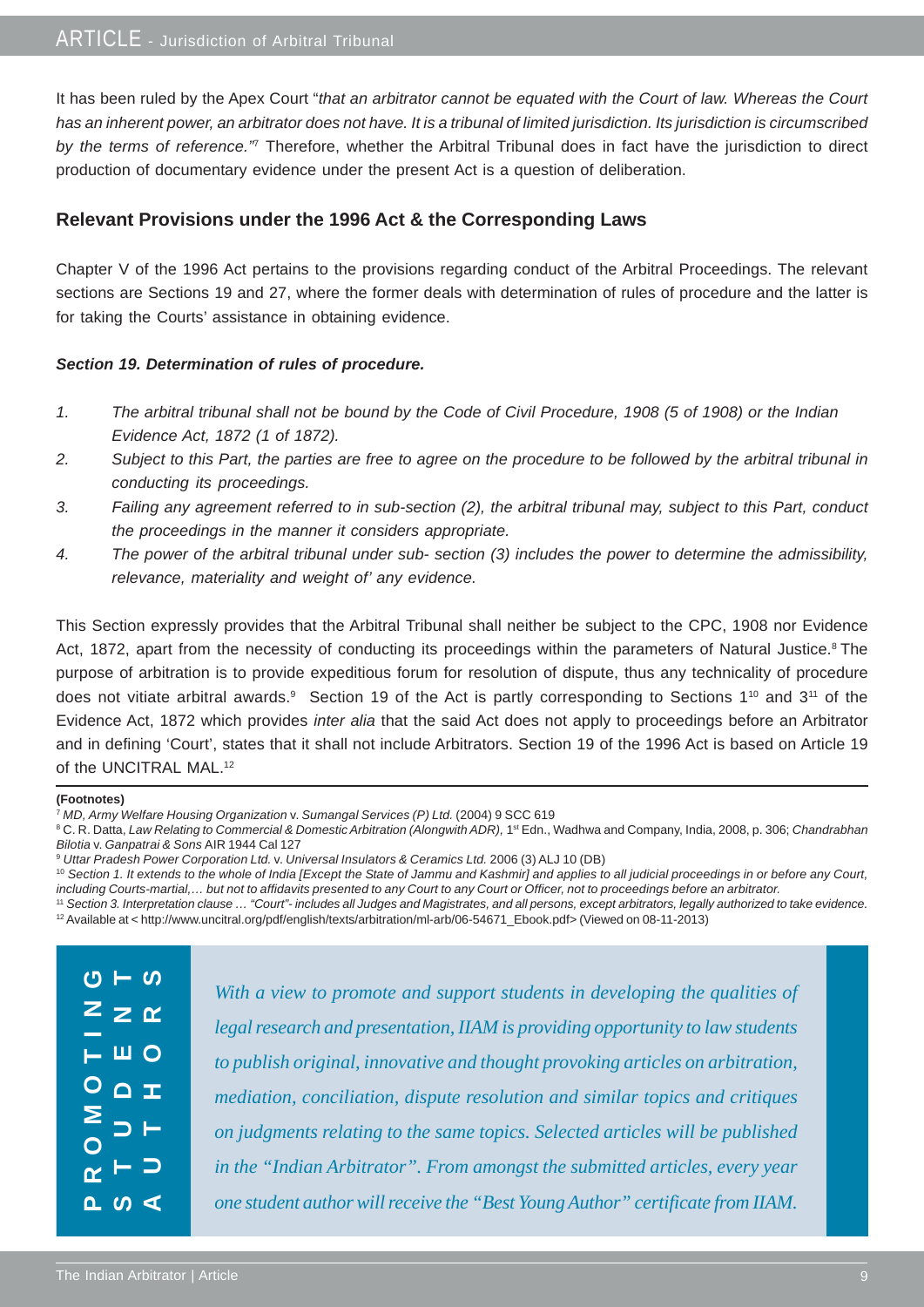This current position of law is a departure from the corresponding provision under the 1940 Act 1940. Paragraph 6 of the First Schedule read with Section 41 of the Arbitration Act, 1940 provide the following:

#### *Section 41. Procedure and powers of Court.*

*Subject to the provisions of this Act and of rules made there under-*

*(a) the provisions of- the Code of Civil Procedure, 1908 , (5 of 1908) shall apply to all proceedings before the Court, and to all appeals, under this Act, and*

*(b) the Court shall have, for the purpose of, and in relation to, arbitration proceedings, the same power of making orders in respect of any of the matters set out in the Second Schedule as it has for the purpose of, and in relation to, any proceedings before the Court: Provided that nothing in clause (b) shall be taken to prejudice any power which may be vested in an arbitrator or umpire for making orders with respect to any of such matters.*

Paragraph No. 6 of the First Schedule reads as under:

*"The parties to the reference and all persons claiming under them shall subject to the provisions of any law for the time being in force, submit to be examined by the arbitration or umpire on oath or affirmation in relation to the matters in difference and shall, subject as aforesaid, produce before the arbitrators or umpire all books, deeds, papers, accounts, writings and documents within their possession or power respectively, which be required or called for, and do all other things which, during the proceedings on the reference, the arbitrators or umpire may require."*

The provisions under the present Act do not give any power to an Arbitral Tribunal to compel attendance of witnesses, who may refuse to attend and give evidence or produce documents.<sup>13</sup>

#### *Section 27. Court assistance in taking evidence.*

- *1. The arbitral tribunal, or a party with the approval of the arbitral tribunal, may apply to the Court for assistance in taking evidence.*
- *2. The application shall specify*
	- *a. the names and addresses of the parties and the arbitrators,*
	- *b. the general nature of the claim and the relief sought,*
	- *c. the evidence to be obtained, in particular,*
		- *i. the name and addresses of any person to be heard as witness or expert witness and a statement of the subject matter of the testimony required;*
		- *ii. the description of any document to be produced or property to be inspected.*
- *3. The Court may, within its competence and according to its rules on taking evidence, execute the request by ordering that the evidence be provided directly to the arbitral tribunal.*
- *4. The Court may, while making an order under sub-section (3), issue the same processes to witnesses as it may issue in suits tried before it.*

**(Footnotes)** 13 Supra 12, p. 605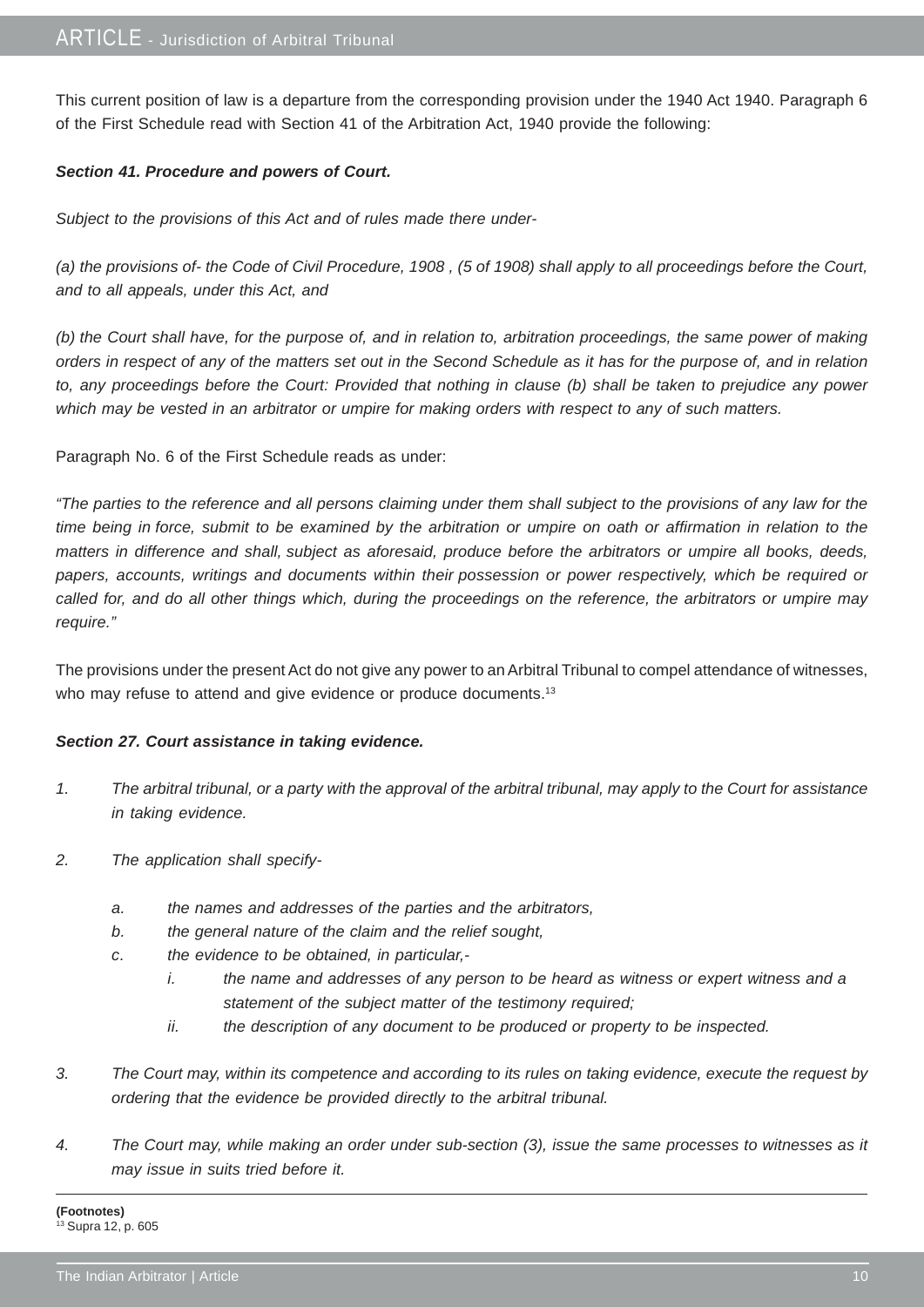- *5. Persons failing to attend in accordance with such process, or making any other default, or refusing to give their evidence, or guilty of any contempt to the arbitral tribunal during the conduct of arbitral proceedings, shall be subject to the like disadvantages, penalties and punishments by order of the Court on the representation of 12 the arbitral tribunal as they would for the like offences in suits tried before the Court.*
- *6. In this section the expression "Processes" includes summonses and commissions for the examination of witnesses and summonses to produce documents.*

This Section corresponds to Article 27 of the UNCITRAL MAL.14 Sub-sections (3) and (4) correspond to Section 43(1) of the Arbitration Act 1940 with some variations. Sub-section (5) of the current law corresponds to Section 43(2) of the old law of 1940 and sub-section (6) is a verbatim reproduction of Section 43(3) of the Arbitration Act 1940:15

#### *43. Power of Court to issue processes for appearance before arbitrator.*

- *1. The Court shall issue the same processes to the parties and witnesses whom the arbitrator or umpire desires to examine as the Court may issue in suits tried before it.*
- *2. Persons failing to attend in accordance with such process, or making any other default, or refusing to give their evidence, or guilty of any contempt to the arbitrator or umpire during the investigation of the reference, shall be subject to the like disadvantages, penalties and punishments by order of the Court on the representation of the arbitrator or umpire as they would incur for the like offences in suits tried before the Court.*
- *3. In this section the expression "processes" includes summonses and commissions for the examination of witnesses- and summonses to produce documents.*
- **(Footnotes)**  $14$  Supra 13 15 Supra 12, p. 604



### **BECOME A MEMBER OF IIAM**

Empower yourself with the techniques of Alternative Dispute Resolution. Apart from being elected to the Governing Council, also become part of Expert Committees and Users Committees to give expert advice / opinions to the Governing Council on the improvement of ADR in India.

Your association will provide the necessary inspiration for the endeavours of IIAM.

Choose from the different category of memberships. For details. see: www.arbitrationindia.com/htm/membership.htm or mail to dir@arbitrationindia.com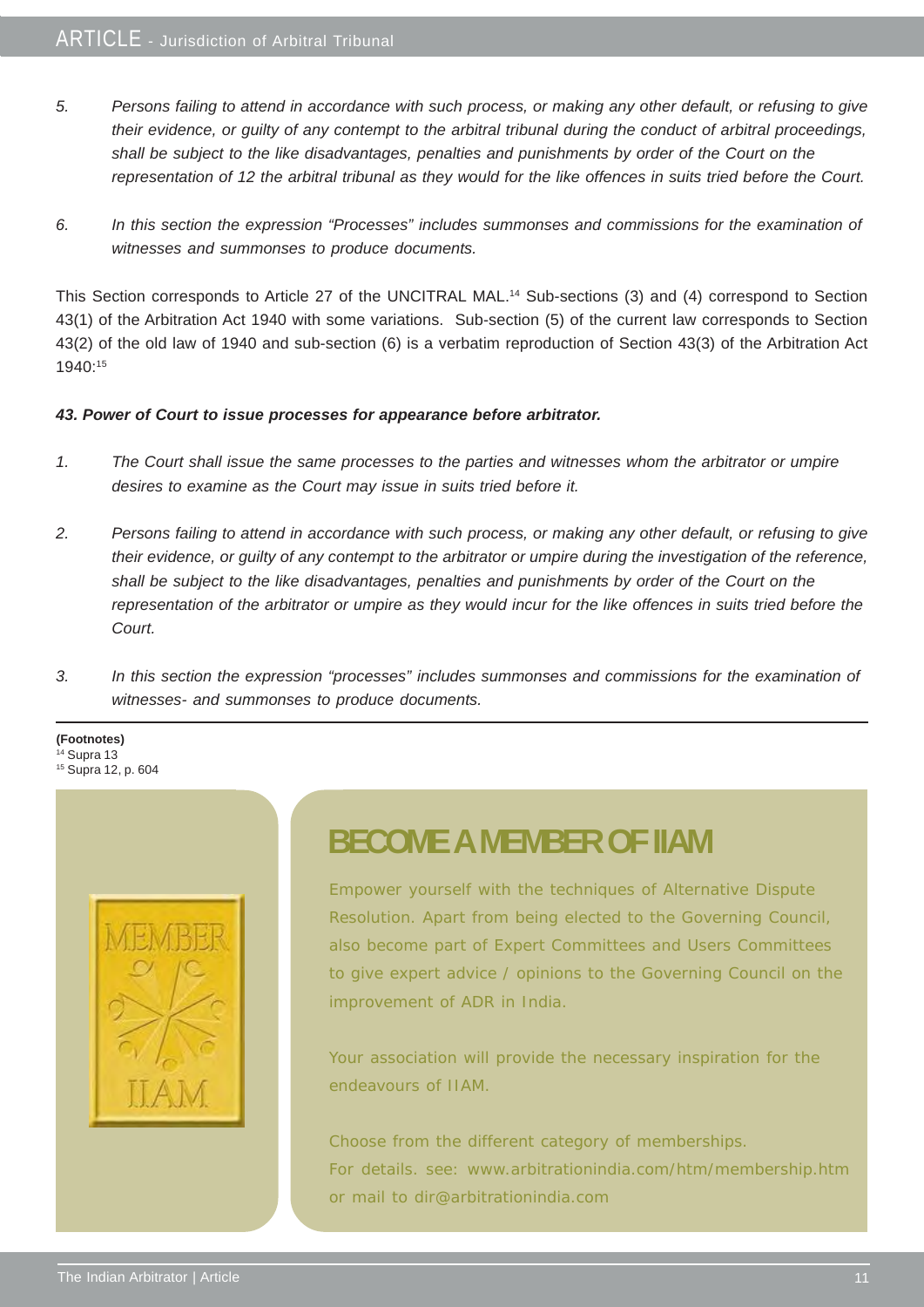#### **Power to Direct Production of Documentary Evidence**

Under the Arbitration Act 1899, the arbitrator had no power to summon witnesses and procure their attendance. If the parties went in for private arbitration under the Act, it was for them to produce witnesses before the Arbitrators. The fact that under private arbitration under the Arbitration Act, 1899 the court had no power to summon witnesses was a grave defect in law. Hence the legislature changed the law while it was enacting the 1940 Act.<sup>16</sup>

Vide Paragraph 6 of the First Schedule read with Section 41 of the Act if 1940, jurisdiction was vested with the Arbitral Tribunal to direct discovery of documents as is evident from the paragraph quoted above and the CPC was specially made applicable. The text of the 1940 Act indicates that the Arbitral Tribunal was subject to the provision of the CPC and did possess the power to by itself direct production of evidence necessary for the arbitral proceeding.

Whereas, the current Act, provides that the Tribunal is bound by neither the CPC nor the Evidence Act. Section 19(4) in unambiguous words provides that the power of the Arbitral Tribunal in the proceedings is confined to determining the admissibility, relevance and materiality of a document. Simply put, once the documents are already on the record of the Tribunal, thereafter it can rule as per Section 19(4), making the condition of the documents to be on record mandatory.

Section 19(3) of the 1996 Act, provides for procedure to be followed by the Tribunal 'subject to this Part' which also includes Section 27. Perusal of Section 27(2) sub-clause (ii) of the Act shows that a specific power has been given to the Court which can be invoked with the approval of the Tribunal to seek assistance thereof for getting evidence by way of production of documents. This is a distinct approach from the 1940 Act making the 1996 Act independent of its erstwhile form and structure. As per Section 43 of the 1940 Act the Arbitrator could have taken the aid of the Court in having the summons issues to the parties or their witnesses, but now the provision goes a step further when it enables recording of evidence through the Court rather than by the Arbitrator itself.

An Arbitral Tribunal does not have the power to compel the attendance of a witness or call for documents by itself. For recording any fresh evidence, it has to go via the Court, either by an application on its own motion or on the request by one of the parties.<sup>17</sup>

It has been held that on the same evidence, the Court might arrive at a different conclusion than the arbitrator, but that in itself is not a ground for setting aside the award.18 An Arbitrator is the sole judge of quality and sufficiency of evidence and the Court cannot look into it.<sup>19</sup> It is also not open to the Court to reassess the evidence to find if the arbitrator has committed any error or to decide the question of adequacy of such evidence.<sup>20</sup> The Court cannot make a roving enguiry as to which document is material and which should or should not be accepted.<sup>21</sup> It is true that appreciation of evidence by the Arbitrator is not a matter which the Court questions and an Arbitrator is a sole judge of the quality and quantity of the evidence but it does not mean that the Court is left with no option except to order the request made under Section 27 of the Arbitration and Conciliation Act, 1996.<sup>22</sup>

#### **(Footnotes)**

<sup>21</sup> *Shankarlal Majumdar* v. *State of West Bengal* AIR 1994 Cal 55

<sup>&</sup>lt;sup>16</sup> P. C. Markanda, *Law Relating to Arbitration & Conciliation*,  $7^{\text{th}}$  Edn., LexisNexis, India, 2009, p. 555

<sup>&</sup>lt;sup>17</sup> A party without obtaining the approval of Arbitral Tribunal, applied to the Court under Section 27 of the Act for taking evidence. Held, such application is not sustainable. *Satinder Narayan Singh* v. *Indian Labour Co-operative Society Ltd.* 2008 (1) Arb LR 355 (Del)

<sup>18</sup> *State of Rajasthan* v*. Puri Const. Co. Ltd.* (1994) 6 SCC 485

<sup>19</sup> *Natwarlal Shamaldas & Co.* v. *Minerals and Metals Trading Corp. of India Ltd.* AIR 1982 Del 44

<sup>20</sup> *Eastern and North East Frontier Railway Co-op. Bank Ltd.* v. *B. Guha and Co.* AIR 1986 Cal 146

<sup>&</sup>lt;sup>22</sup> Justice S. B. Malik, Justice J.D. Kapoor *et. al., Commentary on The Arbitration and Conciliation Act*, 6<sup>th</sup> Edn., Universal Law Publishing Co. Pvt. Ltd., New Delhi, 2013, p. 422-423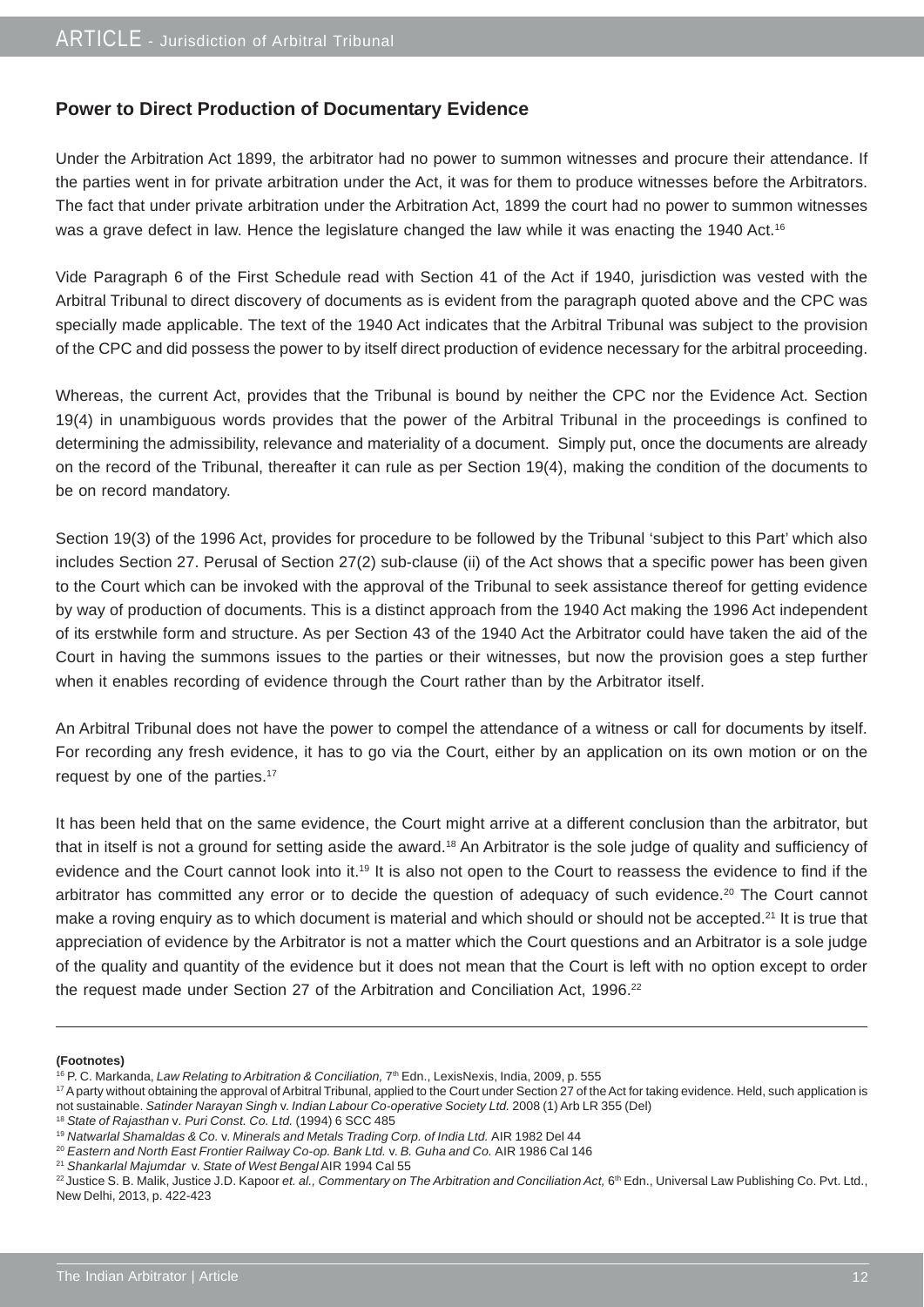Therefore, it is safe to say no discretionary power is vested in the Arbitral Tribunal to direct production of documents under the statute. The Supreme Court<sup>23</sup> stated that where the Special Act sets out a self-contained code and in that event the applicability of the general law procedure would be impliedly excluded. Applying the same principle, as Section 27 empowers the Court of Law to direct production of evidence; it hence excludes the jurisdiction of the Arbitral Tribunal to do so.

#### **Conclusion**

There exist a variety of laws, rules and regulations worldwide on this debatable issue of whether the Arbitral Tribunal has the jurisdiction to direct production of documentary evidence or it must go via the channel of the Court of Law. In India, the legislators have chosen and deliberately drifted from the provisions of the Arbitration Act, 1940 which vested power in the Arbitral Tribunal to direct production of documentary evidence. When Sections 19 and 27 of the Arbitration and Conciliation Act, 1996 are read together, it is obvious and apparent that the Statute drafters intended for the Arbitral Tribunal to not have any power with respect to directing production of evidence barring the application made to the Court of Law, either on its own motion or on a request made to it by the parties. Therefore, it is an absolute withdrawal of powers from the hands of the Tribunal that limits its jurisdiction to matters of quality and quantity of evidence alone and not extending to production of the evidence. The Tribunal does not possess any remedial measure against defaulting parties, persons or authority. When a person is directed by the Tribunal to produce any evidence and such person acts in contempt, the Tribunal does not have any authority to compel such production, leaving the proceedings stalled and the Tribunal helpless, effectively resorting to the Court to take action against such contempt.<sup>24</sup> Hence, in a certain aspect, assistance of the Court to procure evidence in the first instance becomes quintessential.

Production of a document and its admissibility are two distinct factors, fundamental rule of procedure and evidence. Section 19 read with Section 27 of the 1996 Act, does not empower an Arbitral Tribunal to direct production of any documents. Such jurisdiction is empowered with the Court well within the law laid under Section 5.<sup>25</sup>

#### **(Footnotes)**

<sup>25</sup> *Section 5. Extent of judicial intervention. Notwithstanding anything contained in any other law for the time being in force, in matters governed by this Part, no judicial authority shall intervene except where so provided in this Part.*

### INTERESTED TO CONTRIBUTE ARTICLES ?

We would like to have your contributions. Articles should be in English. Please take care that quotations, references and footnotes are accurate and complete. Submissions may be made to the Journals Division, Indian Institute of Arbitration & Mediation, G-254, Panampilly Nagar, Cochin - 682 036 or editor@arbitrationindia.com.

Publication of the Article will be the discretion of IIAM and submissions made indicates that the publish the copyrighted material to the publisher of the IIAM Journal.

<sup>23</sup> *Fuerst Day Lawson Ltd.* v. *Jindal Exports Ltd.* AIR 2011 SC 2649; (2011) 8 SCC 333

<sup>24</sup> *Union of India* v. *Bhatia training Industries* AIR 1986 Del 195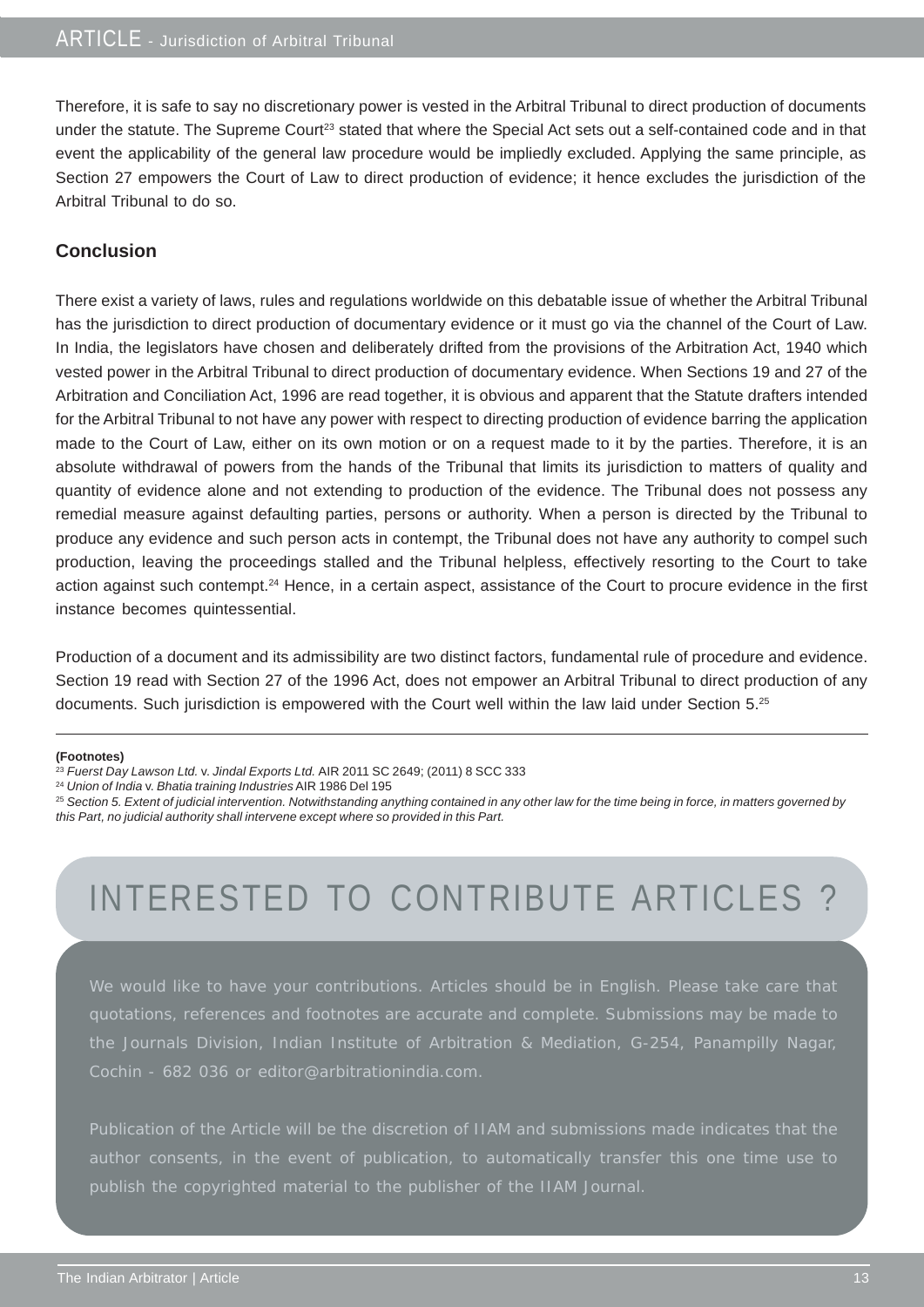# NEWS & EVENTS



# COCHIN CHAMBER CONFLICT MANAGEMENT CELL

The Cochin Chamber of Commerce and Industry (CCCI) in partnership with IIAM and IIADRA has launched its inhouse Conflict Management Cell (CMC), which could be used by its members for managing their conflicts between customers or dealers or members interse. IIAM would be providing accredited mediators who would function under the IIAM ethical norms and code of conduct formed under the guidelines of the International Mediation Institute. The CCCI also signed the "Pledge to Mediate" on this occasion, whereby the Chamber and its members will explore the use of mediation as the first option to resolve any disputes, before pursuing other ADR processes or litigation. Justice A.K. Jayasankaran Nambiar, Judge High Court of Kerala inaugurated the CMC. Mr. C.P. Mammen, President CCCI, Mr. Anil Xavier, President IIAM and Mr. G. Shrikumar, President IIADRA spoke on the occasion.

# NO PLAN TO STOP EX-JUDGES FROM TAKING UP ARBITRATION IN INDIA

A Private Bill was brought before the Rajya Sabha seeking banning of retired Judges in taking up arbitration work. The Law Minister, Mr. Ravi Shankar Prasad said if the government put a ban on retired judges taking up arbitration work, the window of alternative arbitration mechanism would be lost and therefore the government will not take such a decision.

# MANDATORY MEDIATION IN PAKISTAN

The law ministry has prepared a draft law for an Alternate Dispute Resolution System under which disputing parties in civil and commercial matters would be required to first get their issues settled through mediators, failing which they could proceed with the normal course of law. The draft law envisages that in civil and commercial cases, all courts of original jurisdiction shall require from parties to first go for mediation prior to permitting the cases to be tried. No appeal or revision of a decree or order of any settlement arrived at with the consent of the parties would be allowed.

# DISPUTE RESOLUTION FOR STATE DIVISION

The Government of India has constituted a Dispute Resolution Committee (DRC) for removal of difficulties in the interpretation of the Andhra Pradesh Reorganisation Act, 2014, by the two successor States and for resolution of disputes between them. The committee will be headed by Union Home Secretary with the Chief Secretaries of Andhra Pradesh and Telangana. The Centre felt the need for establishment of a structured mechanism to address the issues as they arise before they turn into disputes.